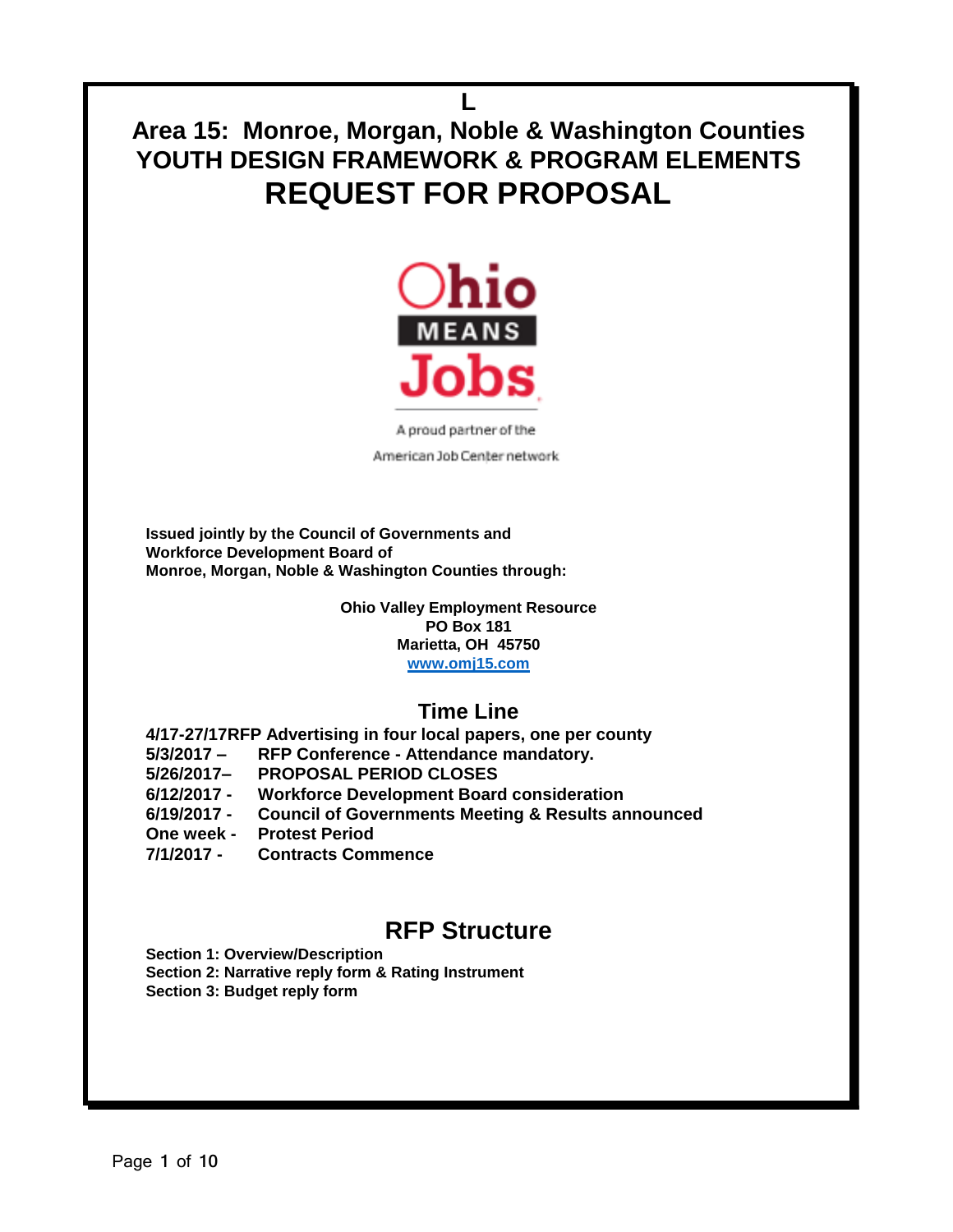## **REQUEST FOR PROPOSAL for WIOA Youth Program**

#### **GENERAL SOLICITATION STATEMENT**

The Ohio Valley Employment Resource (OVER) is soliciting proposals for the Workforce Innovation and Opportunity Act youth program.

This request for proposal (RFP) is approved jointly by the Workforce Development Board and the Council of Governments. The services will be contracted from July 1, 2017 through June 30, 2018. Designation may be extended up to three (3) additional years to June 30, 2021, based on performance with approval from the Workforce Development Board and Council of Governments.

To be eligible to submit a proposal, agency representative must attend meeting on May 3, 2017 at 1PM at Noble County Department of Job and Family Services; 46049 Marietta Road, Caldwell, OH 43724. Responses must be received electronically no later than May 26, 2017. Complete details of the WIOA youth program and the request for proposal documents can be accessed at: www.omj15.com on the Youth Page.

The application process requires that submitted proposals contain detailed, accurate and complete program and budget information. If subcontract of any part of the program is intended, it must be detailed in the RFP response. The RFP must follow the prescribed format identified.

#### **PLEASE READ THIS CAREFULLY AND COMPLETE SECTIONS 2 & 3 OF THIS RFP. IF APPROVED, YOU WILL BE REQUIRED TO COMPLY WITH ALL SECTIONS.**

#### **PROPOSAL SUBMISSION SCHEDULE**

Sections two and three ONLY of the original proposal must be returned. Only electronic submissions will be accepted. Both Section 2 & 3 of this proposal must be submitted no later than:

- **Deadline date and time: May 26, 2017.**
- **To: BOTH** mhooper@jobsetc.net & rsafko@jobsetc.net

 No late proposals will be considered. The proposal must identify that a **RFP for County** is attached. Only one RFP per county per email; however, you may submit for multiple counties. Each county in a separate email. Attachments in Word (.doc or .docx), Excel (.xls or .xlsx) and Abode (.pdf) are the only acceptable file types.

There will be a MANDATORY proposers' conference on **May 3, 2017 at 1:00PM** at **Noble County Department of Job and Family Services; 46049 Marietta Road, Caldwell, OH 43724 Attendance is required. All questions in writing. Only RFPs from attendees will be accepted. All questions will be posted on [www.omj15.com](http://www.omj15.com/) and emailed to the email provided by all attendees on meeting sign-in sheet.**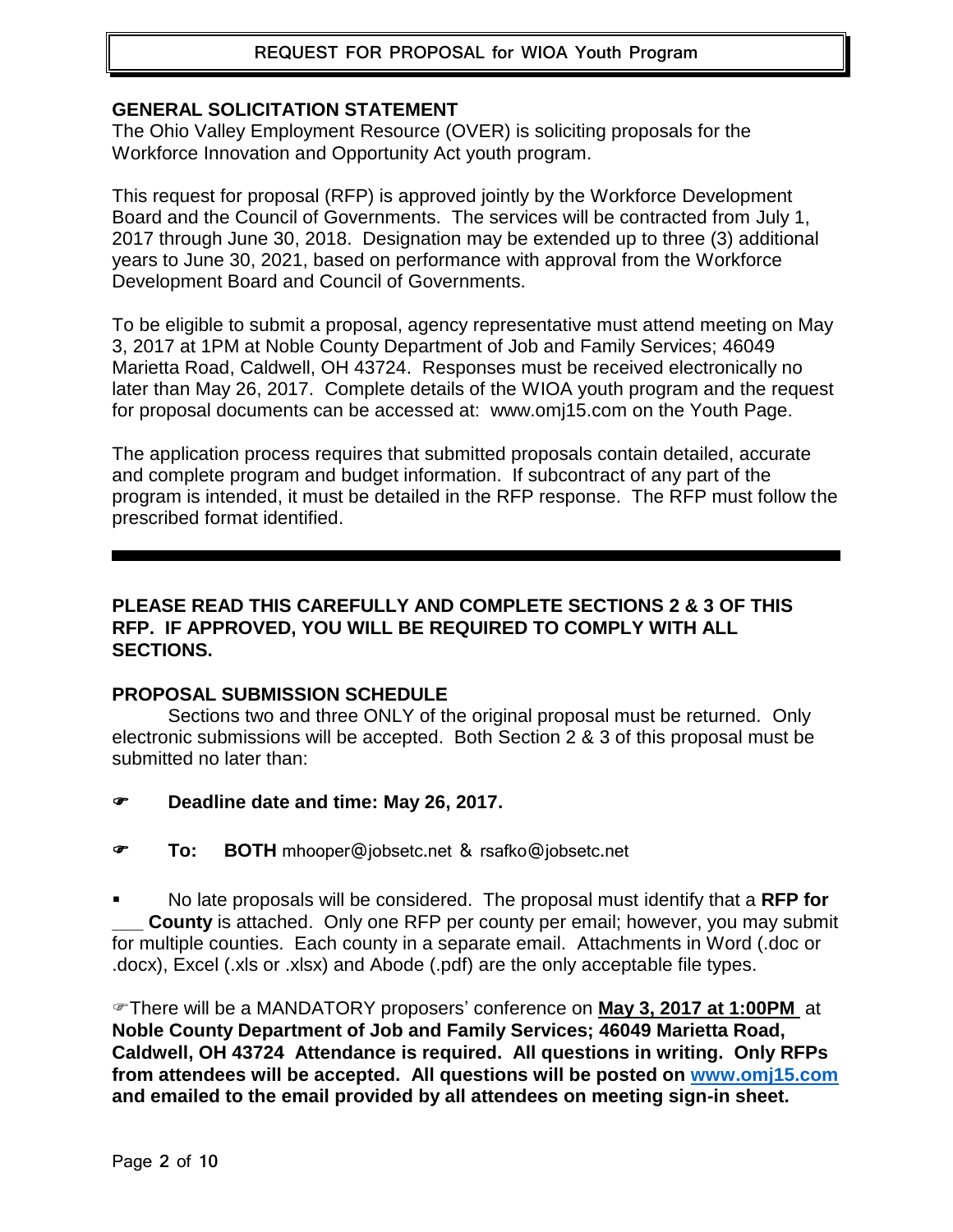Prior to the meeting, questions concerning this RFP may be email to [mhooper@jobsetc.net](mailto:mhooper@jobsetc.net) AND [rsafko@jobsetc.net](mailto:rsafko@jobsetc.net) by **Noon, May 2, 2017**, or submitted in writing at the conference. Questions and Responses for questions received by the deadline will be provided in writing at the conference. Additional meeting questions will be handled at the meeting as time permits with outstanding questions posted and emailed.

All responders who wish to be considered for the operation of a program must submit a proposal through the RFP process, regardless of current or past contractual relationships.

After rating of the RFPs has occurred, the Workforce Development Board (WDB) will choose the best qualified proposal to negotiate with. The Council of Governments will review and act upon the WDB recommendation(s). Once a proposer has been chosen, OVER will send notification to all proposers announcing the decision. Proposers will have one week from the date of the letter as a protest period to state any objections to the decision.

#### **INTRODUCTION**

#### Purpose

The Workforce Innovation and Opportunity Act, Public Law 113-128, <https://www.gpo.gov/fdsys/pkg/PLAW-113publ128/pdf/PLAW-113publ128.pdf> identifies in Section 123 that the local board in agreement with the chief elected official is required to award the WIOA youth program through a competitive process. A competitive process must be conducted every four years per 20 CFR 678.605.

#### Organizational Flow

**WIOA Area**: The Workforce Innovation and Opportunity Act (WIOA) provides for designation of local areas to administer the WIOA Title I programs. Our Workforce Development Area is governed by a Council of Governments made up of all three of the County Commissioners of each of the following counties: Monroe, Morgan, Noble, and Washington. The area is designated Ohio Workforce Area #15. The County Commissioners appoint a Workforce Development Board (WDB), composed of a diverse mix of employers and employment and training professionals, to oversee the quality and guidelines of the programs. Ohio Valley Employment Resource is the administrative office for the four County Council of Governments in WIOA Area #15 and as such is the fiscal agent and staff to the board.

#### **Comprehensive Case Management and Employment Program County:**

On June 30, 2015 Ohio Governor John Kasich signed House Bill 64, the state's biennial budget, into law. Section 305.190 of the Amended Substitute House Bill 64 of the 131st General Assembly, the state's biennial budget, creates the Comprehensive Case Management Employment Program, to provide employment, training and other supportive services to mandatory and voluntary program participants ages 16 to 24 based upon a comprehensive assessment of an individual's employment and training needs. CCMEP incorporates both Temporary Assistance for Needy Families (TANF) and Workforce Innovation and Opportunity Act (WIOA) youth funds, and requires all CCMEP to be coordinated an entity designated by the county commissioners as the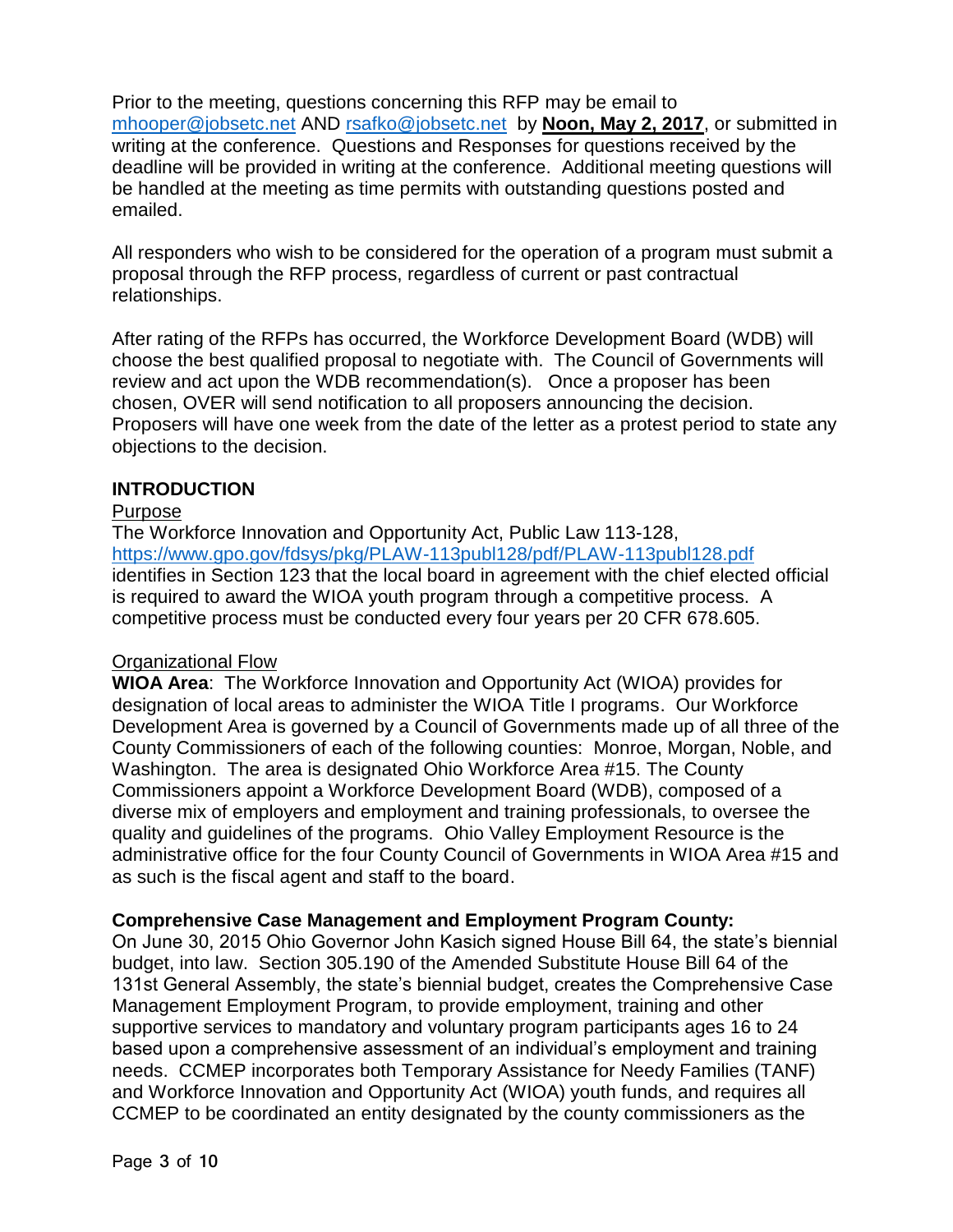CCMEP Lead Agency. Within each of the four counties, the lead agency is the County Department of Job and Family Services.

**Coordination between the federal WIOA and state TANF youth programs**: In Ohio, the funding for these two programs must be coordinated and operated in compliance with the County CCMEP plan in addition to WIOA local area policy. When a topic is addressed in both, the more stringent of the two apply. All WIOA youth funding must be awarded through the WDB, including sub awards of the youth elements.



The above chart illustrates the two funding sources working together. However, this RFP is ONLY for the WIOA youth funding. The chosen entity will operate the WIOA youth funding. This includes:

## Youth Program Design:

**Pre-enrollment activities** include recruitment, intake, initial assessment including an initial determination of barriers and appropriateness for the program, referrals, and the determination of WIOA youth eligibility. None of these activities require enrollment in the local youth program. Pre-enrollment activities are considered to be those activities leading up to the decision to register a participant for services in the local WIOA youth program.

**Design Framework Services** - include the objective assessment, individual service strategy (ISS), general case management, and follow-up services that lead toward successful outcomes for WIOA youth participants.

## **Youth Program Elements**

In addition to the youth program design, WIOA designates fourteen (14) youth elements. The responder to THIS RFP will be responsible for all 14 elements. In THIS RFP, the responder will identify the youth elements that it will provide and identify the availability of the youth elements in the county. Then based on that determination, the WDB in conjunction with the county youth responder may again issue request for proposal or another form of competitive procurement for any or all of the youth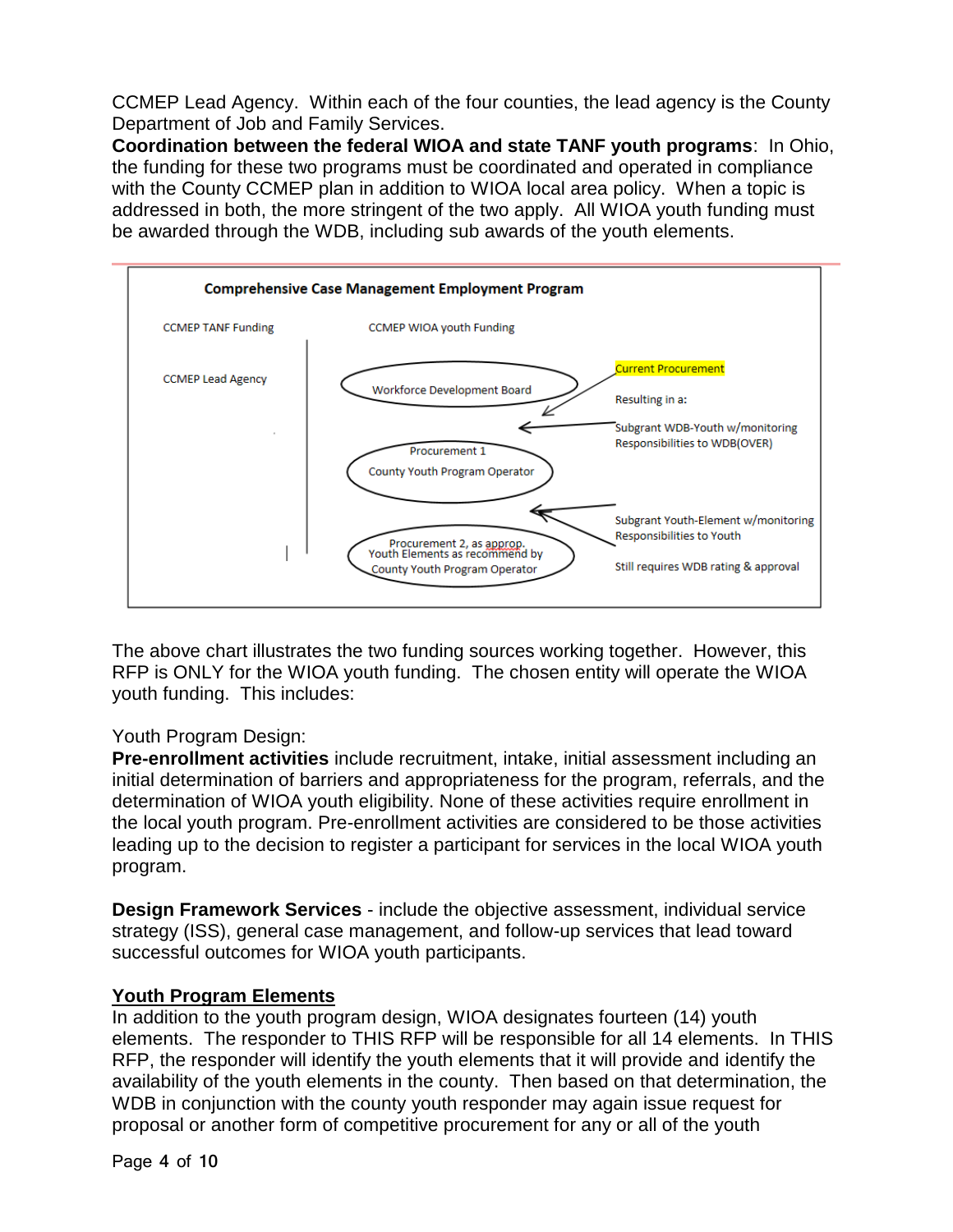elements that are determined to be still needed.

## The 14 Youth Program Elements are: **(20% of funding must be spent on work experience)**

|      | <b>Program Elements</b>                                                                                                                                                                               |  |  |  |  |  |
|------|-------------------------------------------------------------------------------------------------------------------------------------------------------------------------------------------------------|--|--|--|--|--|
| 1.   | Tutoring, study skills training, instruction, and evidence -based dropout prevention and<br>recovery strategies that lead to completion of a secondary school diploma or its recognized<br>equivalent |  |  |  |  |  |
| 2.   | Alternative secondary school services, or dropout recovery services, as appropriate                                                                                                                   |  |  |  |  |  |
| 3.   | Paid and unpaid work experiences that have as a component academic and occupational<br>ed.: summer employ/pre-apprenticeship/on-the-job training                                                      |  |  |  |  |  |
| 4.   | Occupational skill training, priority consideration for training leading to recognized<br>postsecondary credentials aligned with in-demand industry                                                   |  |  |  |  |  |
| 5.   | Education offered concurrently with workforce preparation activities and training for a<br>specific occupation or occupational cluster                                                                |  |  |  |  |  |
| 6.   | Leadership development opportunities: community service; peer-centered activities<br>encouraging responsibility; positive social and civic                                                            |  |  |  |  |  |
| 7.   | <b>Supportive services</b>                                                                                                                                                                            |  |  |  |  |  |
| 8.   | Adult mentoring for the period of participation and a subsequent period, total of at least 12<br>months                                                                                               |  |  |  |  |  |
| 9.   | Follow- up services for not less than 12 months after the completion of participation, as<br>appropriate                                                                                              |  |  |  |  |  |
| 10.  | Comprehensive guidance and counseling, (may include substance abuse counseling and<br>referral                                                                                                        |  |  |  |  |  |
|      | 11. Financial literacy education                                                                                                                                                                      |  |  |  |  |  |
| 12.1 | <b>Entrepreneurial skills training</b>                                                                                                                                                                |  |  |  |  |  |
| 13.  | Services that provide labor market and employment information about in-demand<br>industry sectors or occupations available in the local area, i.e. career awareness, counseling,<br>& exploration     |  |  |  |  |  |
|      | 14. Activities that help youth prepare for and transition to postsecondary education and<br>training                                                                                                  |  |  |  |  |  |

#### **CCMEP WIOA State Policy Guidance**

All state WIOA policy is found on the internet at: [http://jfs.ohio.gov/owd/WorkforceProf/policy\\_info.stm](http://jfs.ohio.gov/owd/WorkforceProf/policy_info.stm)

All state Comprehensive Case Management and Employment Program policy is found on the internet at: [http://jfs.ohio.gov/owd/WorkforceProf/policy\\_info.stm](http://jfs.ohio.gov/owd/WorkforceProf/policy_info.stm)

Local policy and forms are found at: [www.omj15.com](http://www.omj15.com/)

To be a successful WIOA youth program provider, you will need to be able to access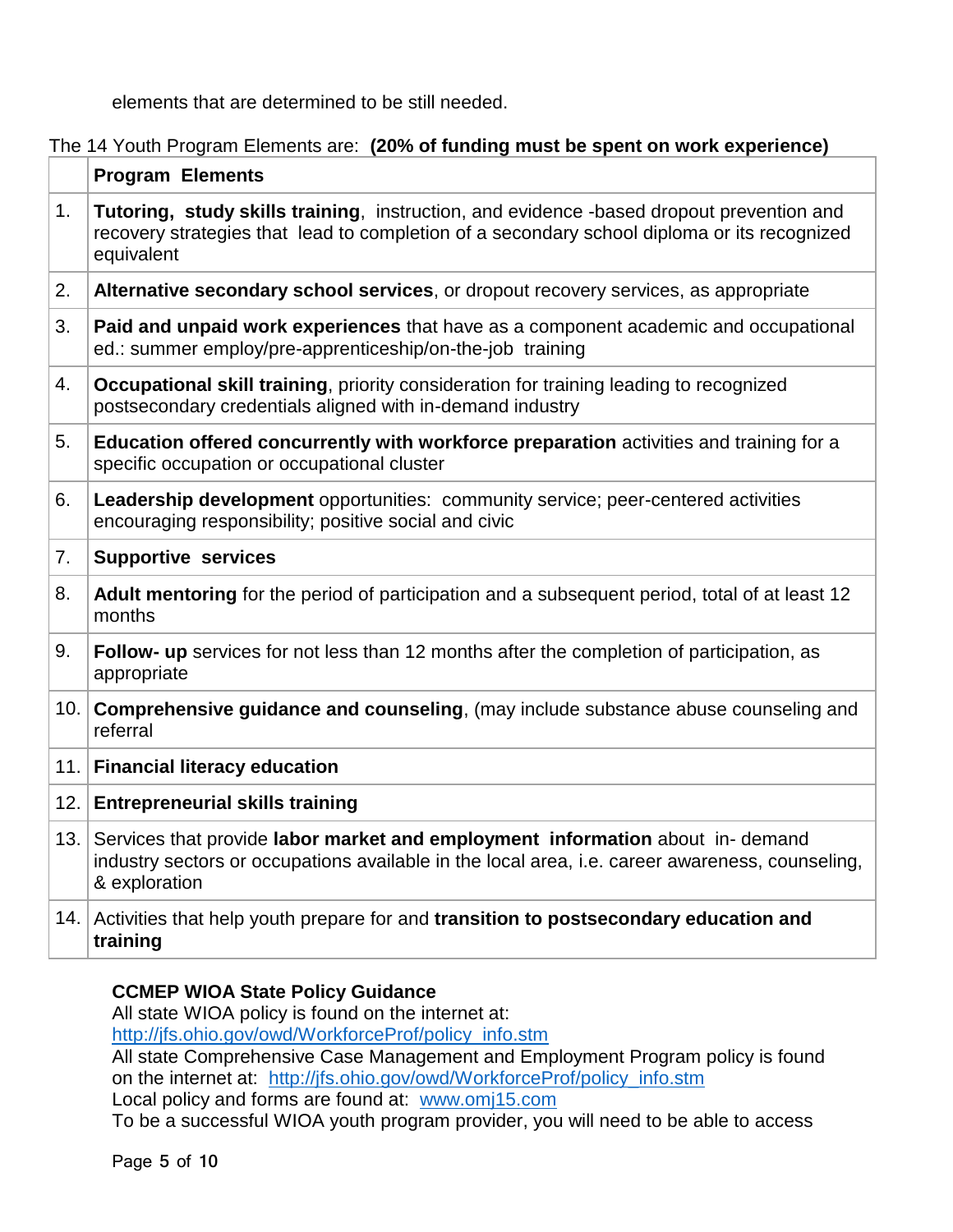these sites and obtain guidance to be in compliance with the policy governing youth services.

Within the CCMEP WIOA Youth program, youth ages 16-24 are identified as in school or out of school at time of enrollment. Based on this determination, there are different eligibility criteria. **75% of WIOA funding must be spent on out of school.**

| The following chart is meant to assist to produit cxplain. |                                                        |  |  |  |  |
|------------------------------------------------------------|--------------------------------------------------------|--|--|--|--|
| <b>In School Youth</b>                                     | <b>Out of School Youth</b>                             |  |  |  |  |
| Attending school (as identified by state law)              | Not attending any school (as defined by state          |  |  |  |  |
|                                                            |                                                        |  |  |  |  |
|                                                            | law)                                                   |  |  |  |  |
| Age                                                        |                                                        |  |  |  |  |
| $14 - 21$ (within Ohio 16-21 currently)<br>$\bullet$       | Age                                                    |  |  |  |  |
|                                                            |                                                        |  |  |  |  |
| Except for individuals with a disability<br>$\bullet$      | $16 - 24$<br>$\bullet$                                 |  |  |  |  |
| attending school per state law (can be                     |                                                        |  |  |  |  |
| over 21)                                                   | <b>Barriers</b>                                        |  |  |  |  |
|                                                            | School dropout<br>$\bullet$                            |  |  |  |  |
|                                                            |                                                        |  |  |  |  |
| Low income                                                 | Youth who has not attended school                      |  |  |  |  |
| Family assistance (SNAP/TANF/SSI)                          | within the previous school year                        |  |  |  |  |
| received in past six months                                | calendar quarter                                       |  |  |  |  |
|                                                            |                                                        |  |  |  |  |
| Family income does not exceed poverty<br>$\bullet$         | Individual subject to juvenile or adult<br>$\bullet$   |  |  |  |  |
| line or 70% of LLISL                                       | justice system                                         |  |  |  |  |
| Homeless, homeless child/youth (two<br>$\bullet$           | <b>Homeless</b><br>$\bullet$                           |  |  |  |  |
|                                                            |                                                        |  |  |  |  |
| definitions)                                               | Runaway<br>$\bullet$                                   |  |  |  |  |
| Received or eligible to receive<br>$\bullet$               | Foster youth or previously in foster care<br>$\bullet$ |  |  |  |  |
| free/reduced lunch                                         | Pregnant or parenting<br>$\bullet$                     |  |  |  |  |
|                                                            |                                                        |  |  |  |  |
| Foster youth<br>٠                                          | Individual with a disability<br>$\bullet$              |  |  |  |  |
| <b>Disability</b><br>$\bullet$                             | Have secondary diploma, low-income<br>$\bullet$        |  |  |  |  |
| Living in a high poverty level<br>$\bullet$                | and basic skills deficient <sup>*</sup>                |  |  |  |  |
|                                                            |                                                        |  |  |  |  |
| 5% exception <sup>*</sup>                                  | Have secondary diploma, low-income<br>$\bullet$        |  |  |  |  |
|                                                            | and English language learner*                          |  |  |  |  |
| <b>Barriers</b>                                            | Individual that requires additional<br>$\bullet$       |  |  |  |  |
| <b>Basic skills deficient</b><br>$\bullet$                 |                                                        |  |  |  |  |
|                                                            | assistance to complete an educational                  |  |  |  |  |
| English language learner<br>$\bullet$                      | program or to secure or hold                           |  |  |  |  |
| Offender<br>$\bullet$                                      | employment (locally defined barrier)                   |  |  |  |  |
| Homeless                                                   | and low income <sup>*</sup>                            |  |  |  |  |
| $\bullet$                                                  |                                                        |  |  |  |  |
| Runaway<br>$\bullet$                                       |                                                        |  |  |  |  |
| Foster youth or previously in foster care<br>$\bullet$     | *There is a 5% exception to those                      |  |  |  |  |
| Pregnant or parenting                                      | categories requiring low income,                       |  |  |  |  |
| $\bullet$                                                  | however, this 5% cannot be used                        |  |  |  |  |
| Individual with a disability<br>$\bullet$                  |                                                        |  |  |  |  |
| Individual that requires additional<br>$\bullet$           | without written WDB permission.                        |  |  |  |  |
| assistance to complete an educational                      |                                                        |  |  |  |  |
|                                                            | ow income.                                             |  |  |  |  |
| program or to secure or hold                               | Family assistance (SNAP/TANF/SSI)                      |  |  |  |  |
| employment (locally defined barrier) <sup>**</sup>         |                                                        |  |  |  |  |
|                                                            | received in past six months                            |  |  |  |  |
| **No more than 5% of in-school youth                       | Family income does not exceed poverty<br>٠             |  |  |  |  |
|                                                            | line or 70% of LLISL                                   |  |  |  |  |
| can fall in this last category.                            |                                                        |  |  |  |  |
|                                                            | Homeless, homeless child/youth (two<br>$\bullet$       |  |  |  |  |
| Note: There are 2 different 5%                             | definitions)                                           |  |  |  |  |
| barriers- one for all on income and the                    | Foster youth                                           |  |  |  |  |
|                                                            |                                                        |  |  |  |  |
| other only YIS barrier: add'l assist                       | <b>Disability</b>                                      |  |  |  |  |
|                                                            | Living in a high poverty level                         |  |  |  |  |

The following chart is meant to assist to broadly explain: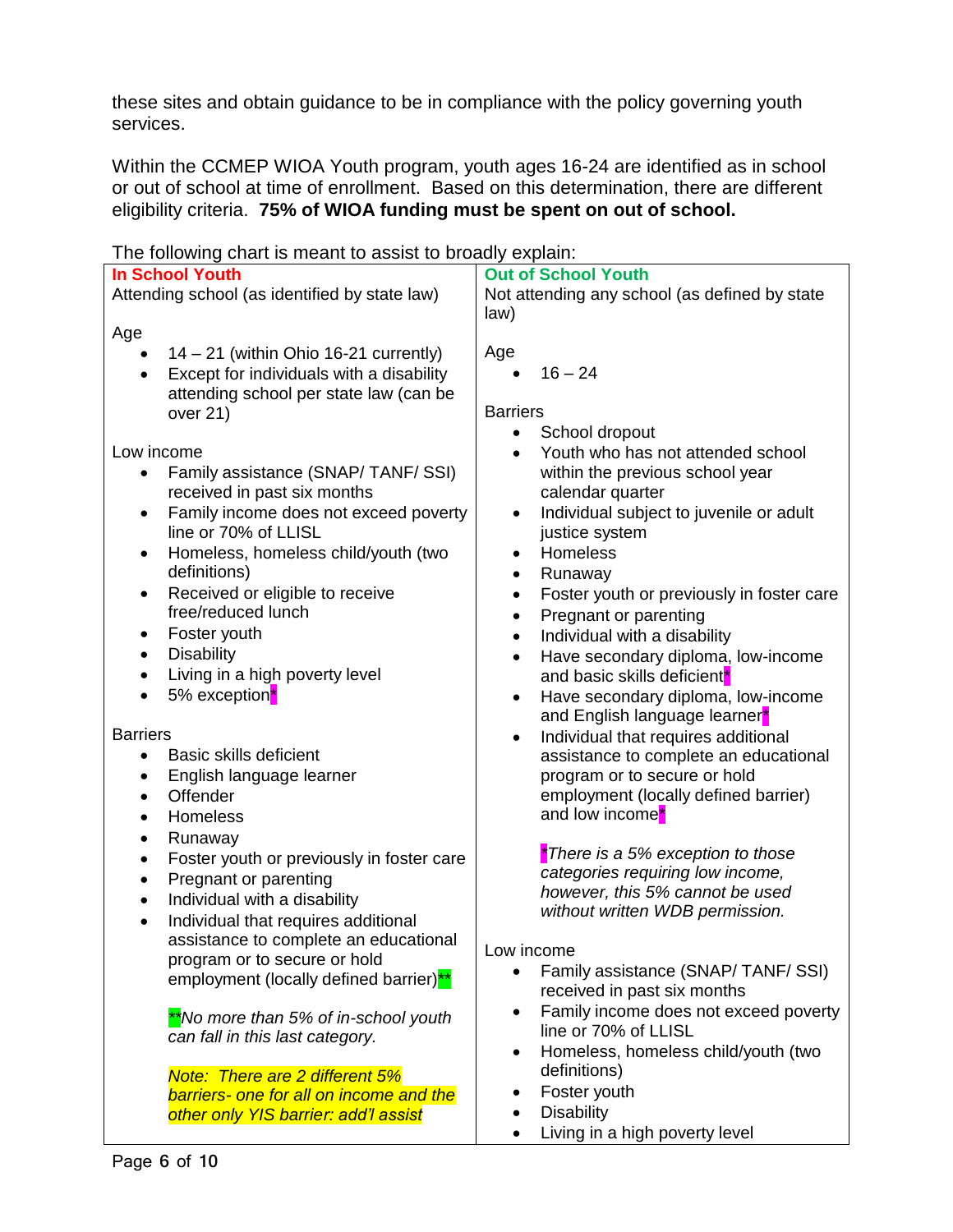## **GENERAL INSTRUCTIONS**

- 1. Attendance at the proposers' conference is required to be considered.
- 2. No late proposals will be accepted and only attachments in Word (.doc or .docx), Excel (.xls or .xlsx) and Abode (.pdf) will be opened.
- 3. All questions should be answered honestly and to the best of the responder's ability, and all directions should be followed.
- 4. All proposed program costs must be reasonable, allocable and necessary to achieve program goals, and in accordance with federal, state, and local policy. Any cost which does not meet all of the above criteria cannot be included for reimbursement. Such disallowed costs are the sole responsibility of the contractor.
- 5. No costs will be paid to the contractor for services provided on this request for proposal.
- 6. All legitimate responses to this Request for Proposal will be treated equally, based on compliance to applicable guidelines and restrictions. A proposal other than the lowest offer may be accepted. Qualitative aspects may show the best to not be the lowest. The lowest and best RFP is the standard used. Award may be based on initial offers received without any discussion OR with negotiation. Awards may be negotiated with proposers. We reserve the right to refuse any and all proposers.
- 7. Final contract award will be based on review by the Workforce Development Board.

## **WORKFORCE DEVELOPMENT BOARD (WDB)/COUNCIL OF GOVERNMENTS (COG) AUTHORITY**

 The Workforce Development Board (WDB) has authority to review and recommend all employment and training programs and services under the Workforce Innovation and Opportunity Act.

 The Council of Governments, including all County Commissioners from Monroe, Morgan, Noble, and Washington counties; as well as the Ohio Valley Employment Resource; and the Workforce Development Board maintain the following reservations with respect to this RFP:

**The right to reject any or all proposals or to negotiate individually with any source** considered qualified.

 The right to clarify or confirm any part of the information furnished by the proposer, or to require evidence of managerial, technical and other capabilities to ensure successful performance.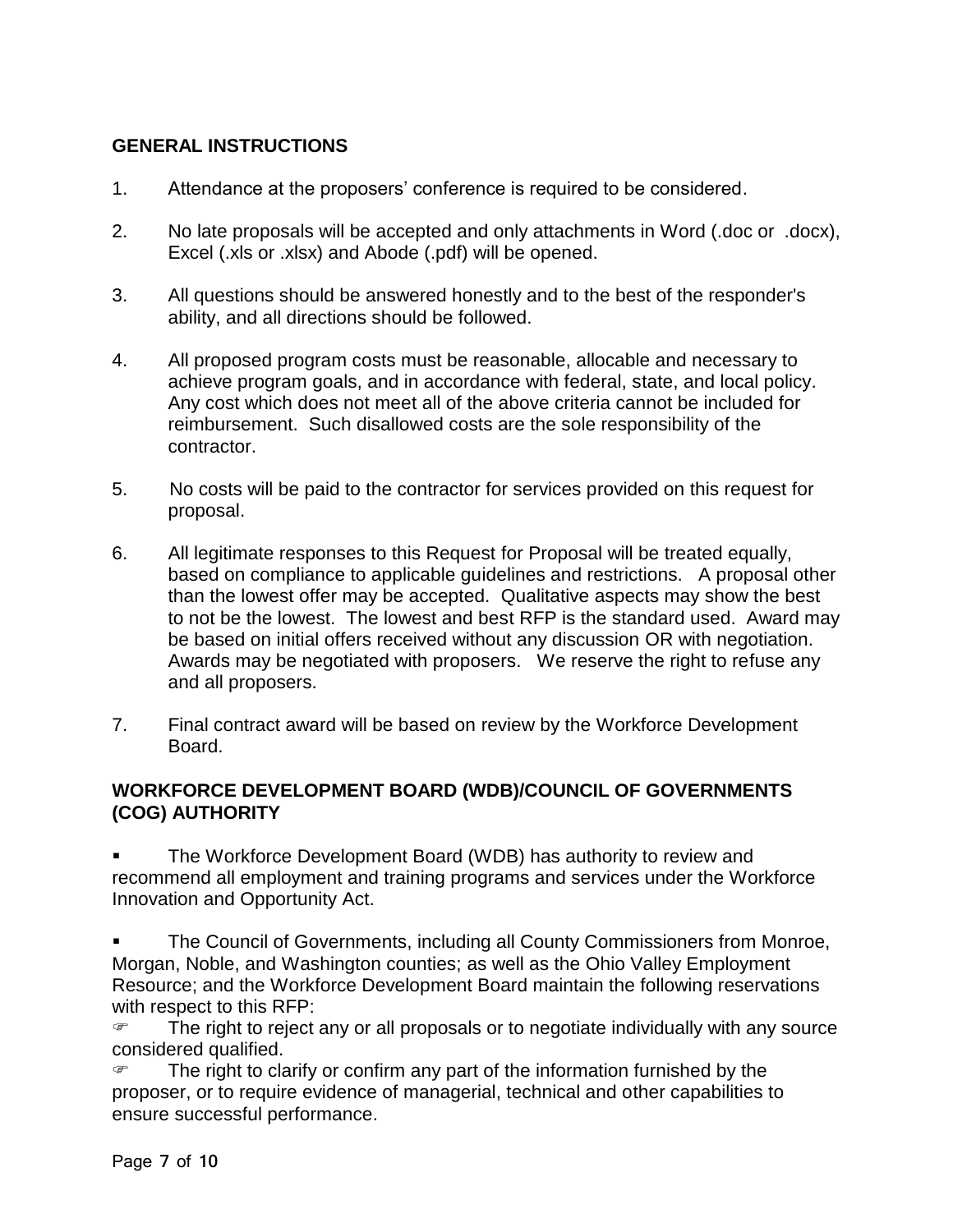The right to extend approved contract for additional program year(s) of operation, not to exceed three extensions.

 The right to attach conditions to a proposal upon which approval for funding shall occur only when satisfied.

The right to cancel in part, or in its entirety, this RFP if it is in the best interest of the area to do so.

#### EXPECTED FUNDING AND PERFORMANCE:

Funding levels are not yet known, for purposes of this RFP, use prior year:

| Youth Program      |                      |  |  |  |
|--------------------|----------------------|--|--|--|
| <b>County Name</b> | <b>Budget Amount</b> |  |  |  |
| Monroe             | 62,977.34            |  |  |  |
| Morgan             | 46,824.45            |  |  |  |
| Noble              | 35,937.52            |  |  |  |
| Washington         | 121,913.69           |  |  |  |
| Youth Program      | 267,653.00           |  |  |  |

Performance levels will be the WIOA youth and CCMEP youth columns:

|  | PY 2017 Performance Standards                                   |                 | <b>Workforce Area</b>     |                   |                    |
|--|-----------------------------------------------------------------|-----------------|---------------------------|-------------------|--------------------|
|  |                                                                 |                 |                           |                   |                    |
|  | <b>Statewide Standard</b>                                       | <b>Adults</b>   | <b>Dislocated Workers</b> | <b>WIOA Youth</b> | <b>CCMEP Youth</b> |
|  | <b>Employment (2nd Qtr After Exit)</b>                          | 79.0%           | 82.0%                     | N/A               | 46.0%              |
|  | PY 2017 Employment, Education, or Training (2nd Qtr After Exit) | N/A             | N/A                       | 49.0%             | 49.0%              |
|  | <b>Median Earnings (2nd Qtr After Exit)</b>                     | \$5,000         | \$6,600                   | <b>Baseline</b>   | <b>Baseline</b>    |
|  | Employment (4th Qtr After Exit)                                 | 73.0%           | 79.0%                     | N/A               | 46.0%              |
|  | Employment, Education, or Training (4th Qtr After Exit)         | N/A             | N/A                       | 49.0%             | 49.0%              |
|  | Credential Attainment Rate                                      | 50.0%           | 58.0%                     | 49.0%             | 49.0%              |
|  | <b>Employer Satisfaction</b>                                    | <b>Baseline</b> | <b>Baseline</b>           | <b>Baseline</b>   | <b>Baseline</b>    |
|  | Measurable Skills Gains                                         | <b>Baseline</b> | <b>Baseline</b>           | <b>Baseline</b>   | <b>Baseline</b>    |
|  | Job Placement                                                   | <b>Baseline</b> | <b>Baseline</b>           | <b>Baseline</b>   | <b>Baseline</b>    |

PY 2016 No evaluation against performance standards.

PY 2017 Only Highlighted areas will be evaluated and counted towards performance.

PY 2018 All Measures will be evaluated - performance standards will be negotiated in late PY 2017.

\* Meet level will be set at 80% of standard for WIOA Youth and CCMEP Youth as an implementation consideration for PY 2017.

## **EXPECTED OUTCOME TO BE ACHIEVED**

The WIOA youth program county provider will:

Attend all WDB and COG meetings and be prepared to provide information on county youth programs and give input into area programming.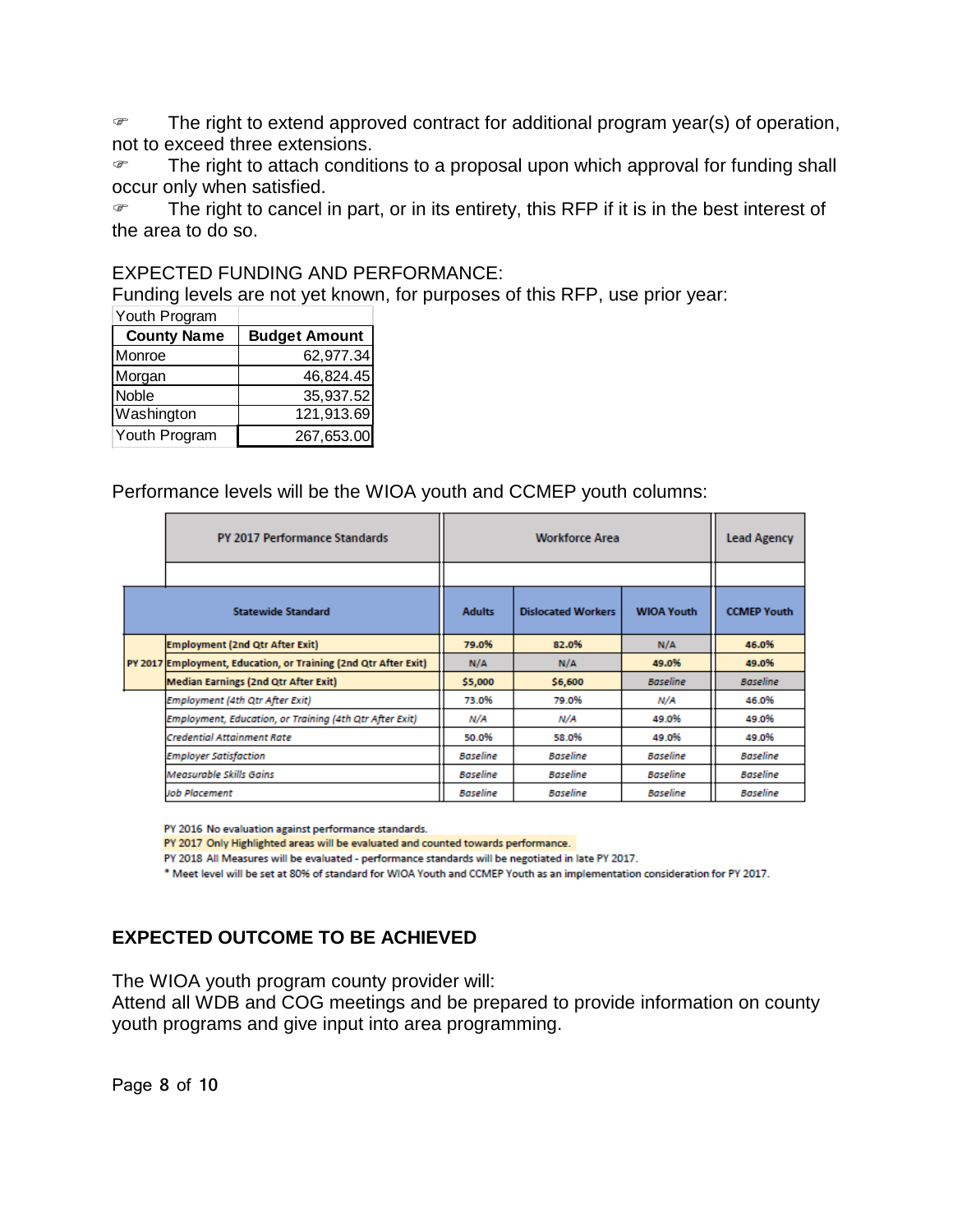Gather information by attending all local WIOA program operator meetings and accessing staff training needs and obtaining training as appropriate.

Create county wide awareness of the WIOA youth program through outreach and dissemination of information

Serve the eligible youth within the county in a prompt and efficient manner and link the youth to other programs, when appropriate, to further the youth's success in achieving self-sufficiency.

Manage the youth program funding available and expected performance standards to maximize service to youth with barriers while staying within funding and performance limitations.

Leverage county youth funding and partner with other youth providers to maximize youth outreach and service throughout the county.

Follow-up with the youth upon exiting the WIOA youth program to ensure continued success in achieving self-sufficiency for at least one year.

#### GENERAL CONTRACT REQUIREMENTS: **DOCUMENTATION**

All proposers who secure contracts are **responsible for maintaining written documentation to support the achievement of the One-Stop Operator duties.** The contractor will assume the responsibility to maintain pertinent, relevant, supportive documentation for all financial transactions.

Contractor will comply with all applicable federal, state, and local policies.

Technical Assistance will be provided to proposers who secure contracts by Ohio Valley Employment Resource, as deemed necessary or by request.

## **AUDIT / MONITORING**

Proposer must assume the responsibility to comply with OMB audit standards and incur any related expenditures to have required audits conducted. Audits along with any management letters are due to OVER in a timely manner. All federal, state and local monitoring must be cooperated with fully and Ohio Valley Employment Resource must be included in the resulting reports as well as exit conferences.

## **ADDITIONAL FEDERAL, STATE & LOCAL GUIDANCE**

WIOA is still in the implementation phase and as new guidance is produced, it will be required that the one-stop operator implement all required changes from federal, state and local governance sources. Additionally, recommendations and suggestions for improvement will need to be shared with one-stop partners and considered for implementation.

Page **9** of **10**